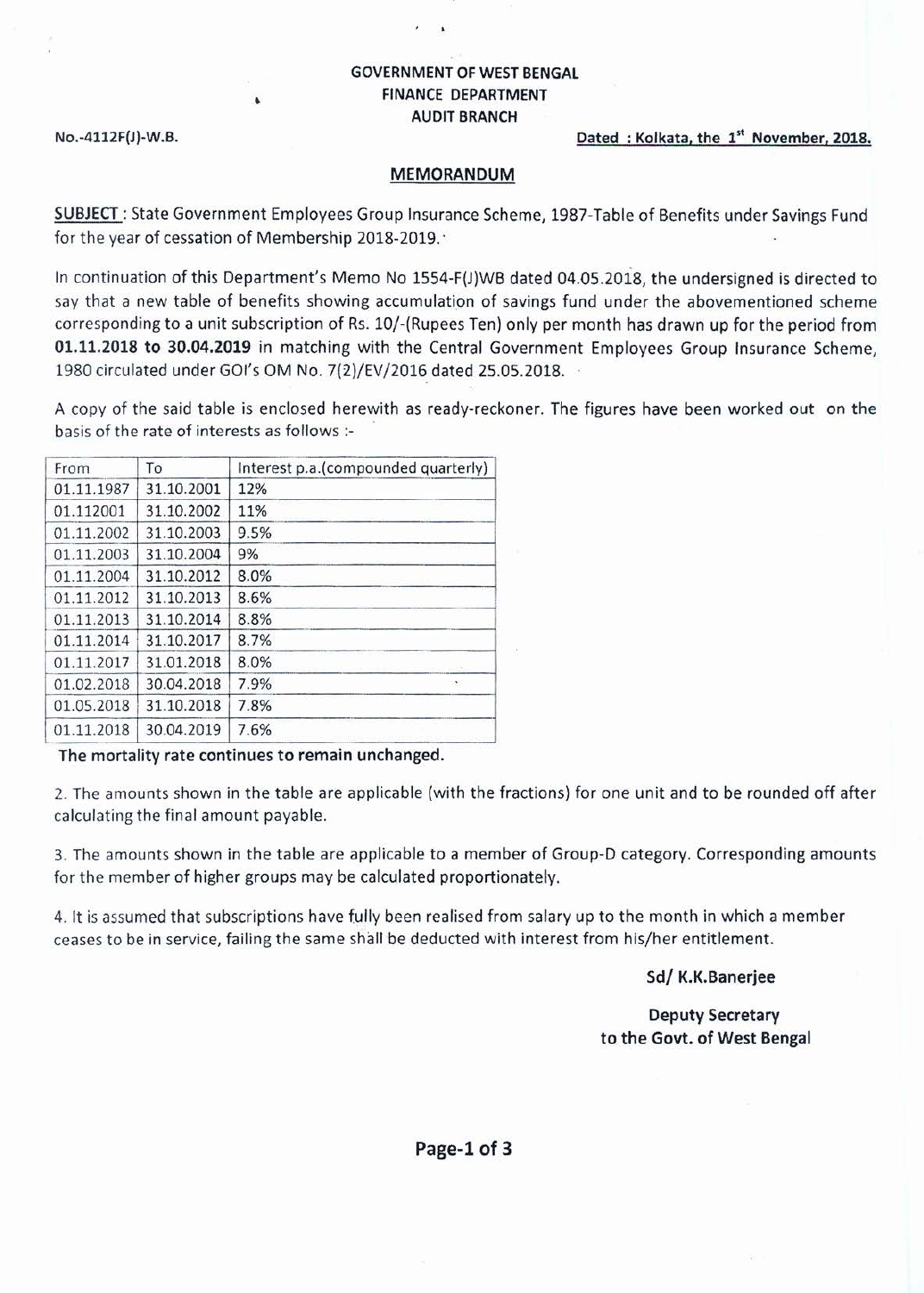#### No: 4112-F(J)-WB

*I*

## Dated: Kolkata, the 1<sup>st</sup> November, 2018.

Copy forwarded for information to:

- l. The Principal Accountant General (A&E).W.B , Treasury Buildings, Kolkata-700001.
- 2. The Commissioner (All).
- 3. The Secretary (All Departments of the State Government).
- 4. The Director (All Directorates of the State Government).
- 5. The District Magistrate/Judges (All Districts of the State Government).
- 6. The S.D.O (All Districts of the State Government). He is requested to circulate the Memo along with the enclosure to all offices under his jurisdiction.
- 7. The Assistant Secretary, Finance Department, Accounts Branch, Nabanna, Howrah-711 102
- 8. The Assistant Secretary, Finance Department, Bikas Bhawan, Salt Lake, Kolkata-700 091.
- 9. The Assistant Secretary, Finance Department, Group-H. Writers' Buildings.
- 10. The Pay and Accounts Officer, Kolkata Pay and Accounts Office-I,ll &111
- 11. Jhe D.T.A, W. Bengal, Mitra Building, Lyons Range, Kol-01.

 $\chi$   $\chi$ 2. Shree Sumit Mitra, Network Administrator, Finance Department, Nabanna, Howrah-711102. He is requested to upload this Memo in F.D's Website.

- 13. The Section Officer, Group-H Finance Department Govt. of West Bengal, Writers'Buildings/Nabanna.
- 14. Office Copy.

Deputy Secretary to the Govt. of West Bengal, Finance Department.